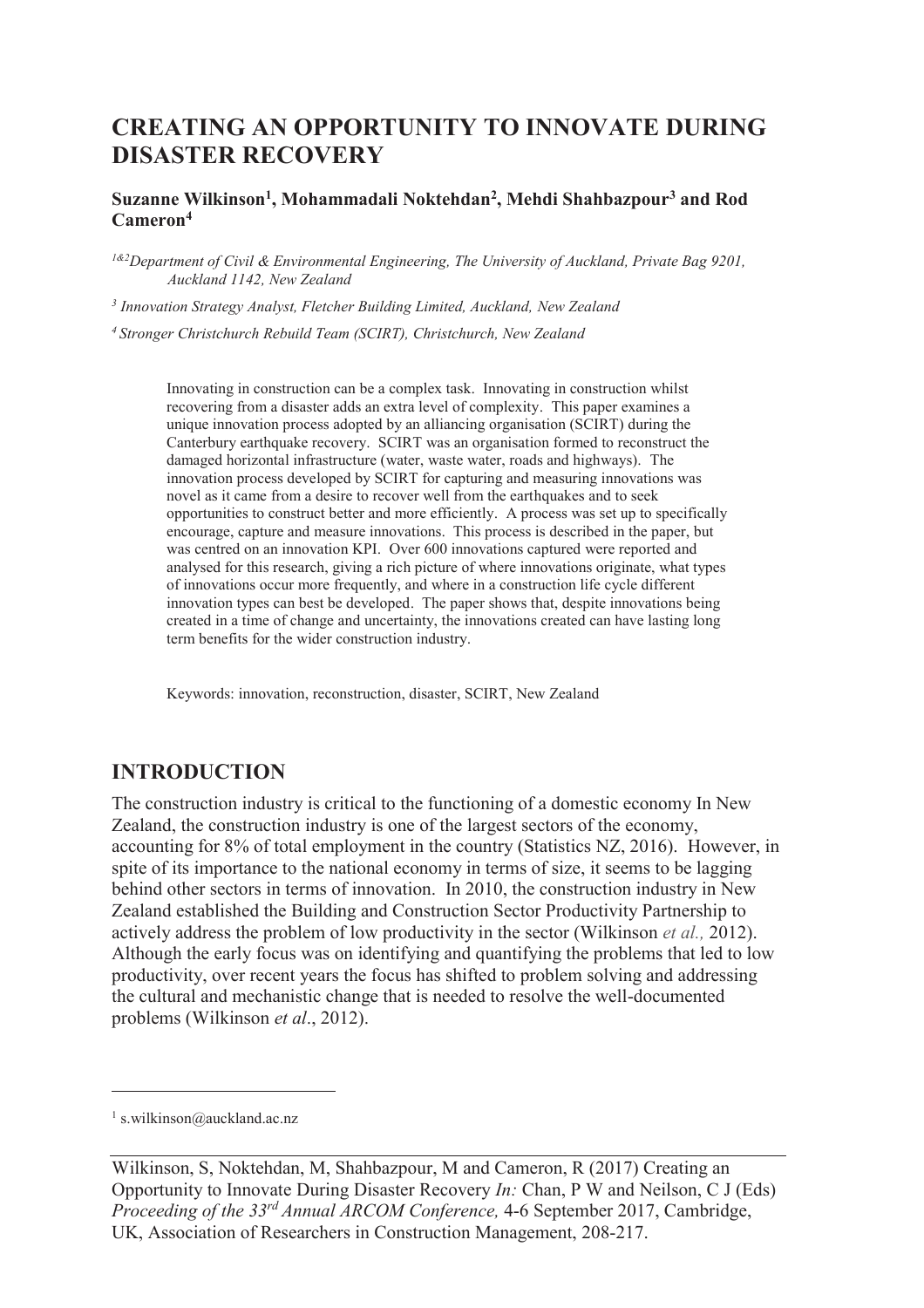One of the areas that the partnership identified as critical for achieving significant improvements in the sector's productivity is innovation. The ultimate goal was for 20% productivity improvement by 2020, but this required a shift in methodology. The Construction Sector Productivity Partnership advocated for new, innovative, approaches as required in order to significantly improve performance at the same cost or maintain the same level of performance at a much lower cost. Unfortunately the construction industry is one of the least innovative sectors compared to other industries such as manufacturing and traditional services, (Reichstein, Salter, and Gann, 2005). The R&D report produced by Statistics New Zealand indicates that R&D expenditure in the construction industry accounts for a low 5% of the total expenditure in the sector (Statistics NZ, 2012).

Indeed, this problem is not limited to New Zealand as, internationally, the construction industry is seen as a traditional or low-technology sector with low levels of expenditure on activities associated with innovation (Seaden *et al*, 2003). Although there is much research on innovation in the construction industry, most of this research tends to consider innovation in relatively stable environments. There are few studies which show how innovation can be encouraged in crisis situations. This paper examines innovation development in a highly stressed environment. A large-scale alliancing organisation (SCIRT) developed innovation practices during the Canterbury earthquake recovery. The innovation process developed for capturing and measuring innovations was novel as it came from a desire to recover well from the earthquake and to seek opportunities to construct better and more efficiently.

## **INNOVATION IN CONSTRUCTION**

There is a large body of knowledge about the innovation in manufacturing and service industries and innovation research in construction industry is becoming a more mature field, although still lags other industries (Barrett and Sexton 2006, Loosemore, 2015a, 2015b, 2015c). Various different definitions have been developed for innovation in order to make innovation more understandable. These provide a broad definition of innovation as "…doing things differently or better across products, processes or procedures for added value and/or performance" (Brown, 1994) or as the "intentional introduction and application within a role, group or organisation of ideas, processes, products or procedures, new to the relevant unit of adoption, designed to significantly benefit the individual, the group, the organisation or the wider society" (West and Altink, 1996).

Ozorhon, B (2013) showed that innovations occur at different phases of construction and have multiple benefits, drivers and enablers. Taylor (2005) stated that, "much of the innovation that occurs in sectors, such as construction, is invisible to the innovation metrics traditionally used to rank industries in many countries, and it is for this reason that they appear to underperform in comparison with other industries". This invisibility was also identified by Loosemore (2015c) as in that the majority of construction innovations appear in the form of problem-solving that is developed daily in order to address project difficulties. Loosemore (2015c) observed that although many researchers indicate that construction industry is not very innovative, construction companies do engage in day-to-day problem solving activities. Loosemore refers to these as "Hidden Innovation" (Loosemore 2015c) which are often opportunistic and unplanned in response to situations that arise when dealing with limitation of resources, changing working conditions and facing unplanned challenges and events during the construction phase of the project. Due to the hidden innovation, large scale innovation capture, management and dissemination is unusual in the construction industry, and in order to do this, a systematic process for classifying and managing innovations is required. Seaden *et al*.,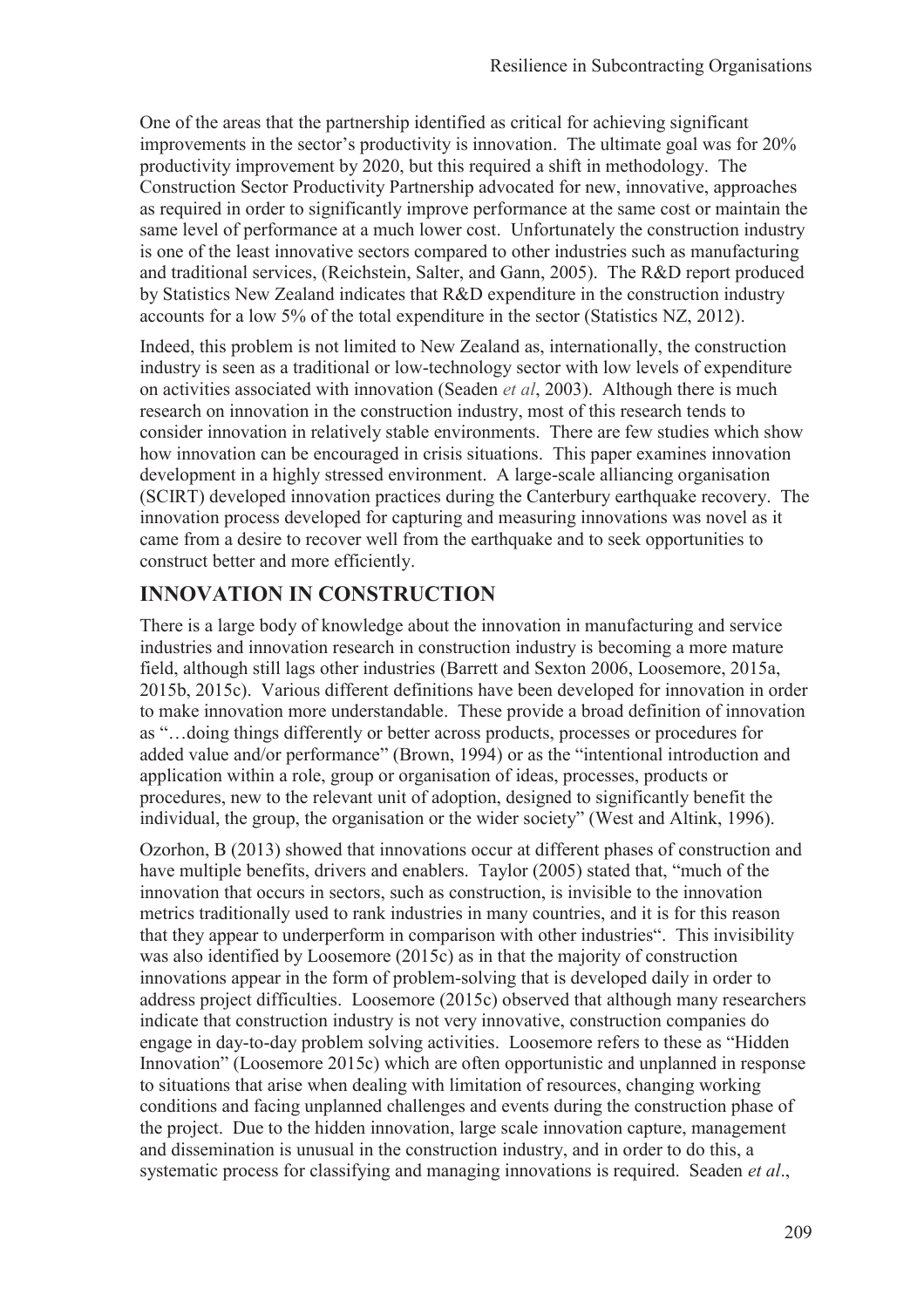2003 agreed, believing that strategic decisions around innovation creation could enhance innovation uptake and that creating innovative thinking business environments and an innovation business strategy increase innovation development. The most commonly accepted innovation classifications have been developed by analysing innovation within the manufacturing and services context (Noktehdan *et al.,* 2015). Three key defining elements of innovation can be identified from manufacturing: types of innovation, novelty of innovation and the benefits the innovation creates.

### **Innovations in Times of Crisis - The New Zealand Experience**

The repair and reconstruction of infrastructure in the Canterbury region was one of the largest and most complex civil engineering projects in New Zealand's history. A large number of resources were needed to cope with infrastructure repair and rebuild demands (CERA, 2012). The policy response to the task of horizontal infrastructure reconstruction was the creation of the Stronger Christchurch Infrastructure Rebuild Team (SCIRT), with a mandate until the end of 2016. SCIRT adopted an alliance-like project management model to deliver the recovery of horizontal infrastructure projects. Following the February 2011 earthquake, the New Zealand government recognized the need for a different approach to deliver the horizontal infrastructure reconstruction. The Government chose an alliancing-based project delivery model based on country expertise and experience and the need to enable optimal delivery with the speed required postearthquake, in comparison with other possible models (Office of the Auditor-General, 2013).

The SCIRT alliance was set up in September 2011, and made up of eight partner organizations, consisting of three owner participants and five non-owner participants. The three owner participants are the Christchurch City Council (CCC), CERA (Canterbury Earthquake Recovery Authority, established as a government department to lead and coordinate the Government's response and recovery efforts following the earthquakes), and NZTA (New Zealand Transport Agency), each of which played a different role: CCC and NZTA as asset owners and funders while CERA as Crown funder and mandated to coordinate the overall rebuild activity on behalf of the central government. Five private construction companies were chosen as non-owner participants within the alliance and as the delivery team - City Care, Downer Construction, Fletcher Construction, Fulton Hogan and McConnell Dowell.

As illustrated in Figure 1, there was an Alliance Leadership Team (ALT) for governance, under which an Alliance Management Team (AMT) was set up to manage the operations undertaken by an Integrated Alliance Team (IAT). The IAT acted in a project facilitator's role to deliver the planning, design and management functions to enable the delivery teams to do the work. Together with their subcontractors and suppliers, the delivery teams were responsible for undertaking the repair and reconstruction works on the ground. The alliance model was built via a 'gain-share, pain-share' mechanism among five main contracting teams. Construction work for each team was allocated based on performance. Integrating professional and construction services into the alliance model meant that SCIRT could serve as a 'one-stop shop', offering flexibility in the way the infrastructure rebuild stakeholders were coordinated (SCIRT, 2013)

#### **Innovation in SCIRT**

Innovation was one of the key performance indicators (KPI) at SCIRT. An innovation strategic plan supported creative ideas through the project lifecycle. An innovation strategic plan in SCIRT initiated a culture through the project teams and individuals for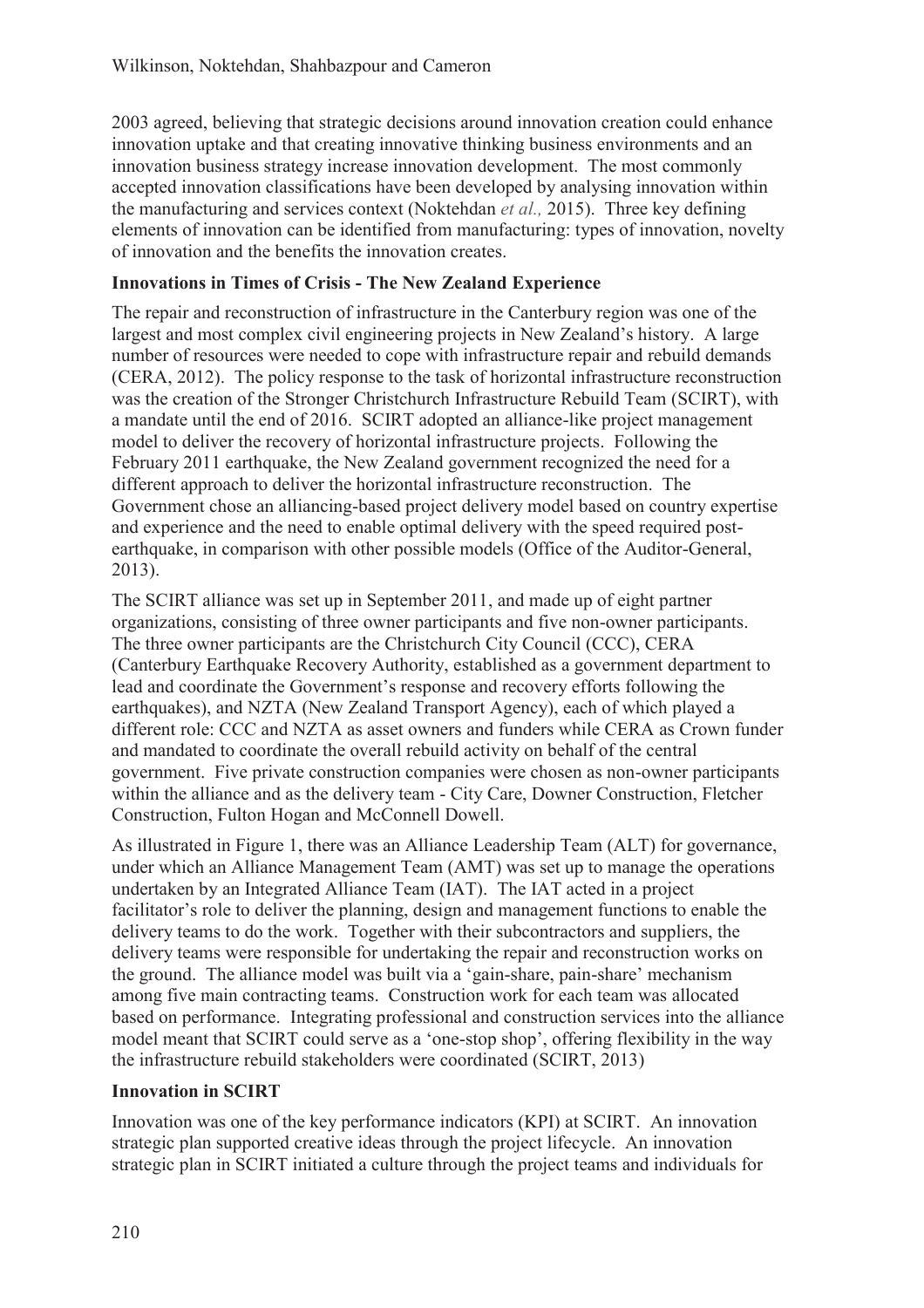developing innovation as one of the project's first priorities. Innovations were captured in the value register, and reviewed and approved by management to count towards performance assessment (Auditor, 2013). Innovation in SCIRT was defined as "a feature of system, operation or built work that gives better performance at the same cost of the same performance at less cost" (SCIRT, 2011). The innovation score was calculated by the SCIRT measurement system based on these structures:

- MCOS (minimum condition of satisfaction) 2 innovations a month
- Stretch 3 innovations a month
- Outstanding 5 innovations a month

The number of the registered innovation per month by each of the SCIRT project teams used was the only criterion for categorizing innovations in one of the above groups. The KPI for innovation caused project teams to develop more innovations through the project lifecycle. More than 600 construction innovations were developed through the SCIRT project lifecycle



*Figure 1: SCIRT temporary organisation* 

## **RESEARCH METHOD**

The SCIRT learning legacy project was launched in 2014 in order to share the knowledge and experiences of SCIRT. Full access by the researchers to the SCIRT learning project was given through a contract between the University of Auckland and The SCIRT learning legacy project.

A multiple method of data collection was used in this research. The following were the key sources: SCIRT innovation database, SCIRT technical documentation, project reports and SCIRT delivery system guidelines. The researchers were given open access to the SCIRT innovation database. This database had over 600 innovations captured as evidence of the innovation KPIs created by the construction and design companies working in SCIRT. All the reported innovation were registered through SCIRT. The types of information reported for each of the +600 innovations included data codes, innovation name and innovation originator, technical and managerial information for each of the SCIRT innovations was made available to the researchers through discussions with SCIRT employees. Project monthly reports and technical reports were used to supplement the database information, of particular use were those innovations being adopted and trialled on site. The research analysed the SCIRT innovations using innovation models developed for the research. The analysis of the data allowed for the researchers to develop a comprehensive innovation model.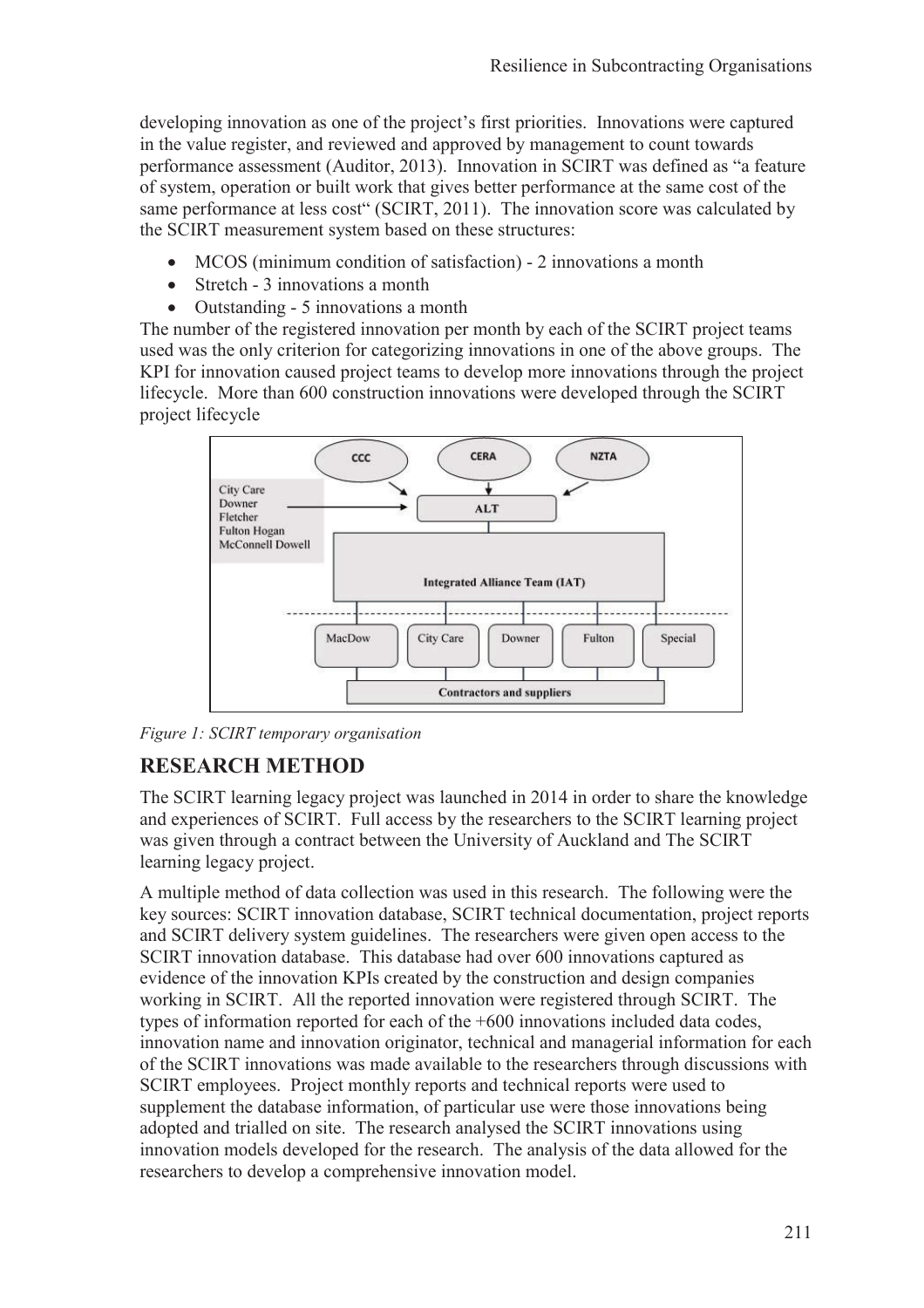# **THE INNOVATION RESULTS**

The innovation model adopted to understand and categorise the innovations was developed using previous literature. This included the innovation novelty, benefit and type. Analysis of the literature showed that innovation "Type", "Novelty" and "Benefit" are three main ways of defining innovation. The research developed an innovation classification model in order to address a lack of shared understanding about innovation among different parties in the construction industry. A multidimensional innovation classification model developed different types of construction innovation, with levels of novelty, and varying benefits.Typically the innovation literature distinguishes between incremental and radical innovations.

#### **Innovations by Novelty**

Slaughter's (1998 and 2000) research provided the more detailed categorisation of novelty used for this classification model. These categories are Incremental, Modular, Architectural, System and Critical, where:

Incremental innovation is a small change. It is often the result of continuous improvement initiatives and on-the-job problem solving, based upon current knowledge and experience.

Modular innovation entails a significant level of novelty in one area of a system, but without impacting the other components of the system. Modular innovations may be developed within an organization and implemented without much impact on other components.

- Architectural innovation involves a small change within a component of a system, which results in major changes in the links to other components and systems. The distinction between modular and architectural innovations is the degree of interaction with other components of the system.

System innovations are identified through their integration of multiple independent innovations that work together to perform new functions or improve the facility performance as a whole.

- Critical innovation is a breakthrough in science or technology that often changes the character and nature of an industry. While incremental innovations occur constantly, critical innovations are rare and unpredictable in their appearance and in their impacts.

Analysis of the data shown in Figure 3 represents the spread of innovation categories in the novelty dimension of the classification system. Most innovations in the SCIRT database were made up of architectural or modular innovations. There were no critical innovations. The implications for the construction industry of this finding is to show that it is relatively straightforward to create modular innovations which are contained in one area, and do not impact other areas. For SCIRT, an example would be in redesigning the information technology databases for designers to make it easier for designers to use. Architectural innovations were also high, where an impact crosses usual organisational boundaries, for instance a design change impacting construction. In the case of SCIRT there were redesigns of pipe connections which had consequential impacts on construction. Of interest was the lower numbers of incremental innovations (small changes, every-day changes and problem solving (as referred to by Loosemore (2015c) as hidden innovations)). Despite a process and incentive for capturing innovations, incremental innovations lagged the other innovation novelty classifications. One reason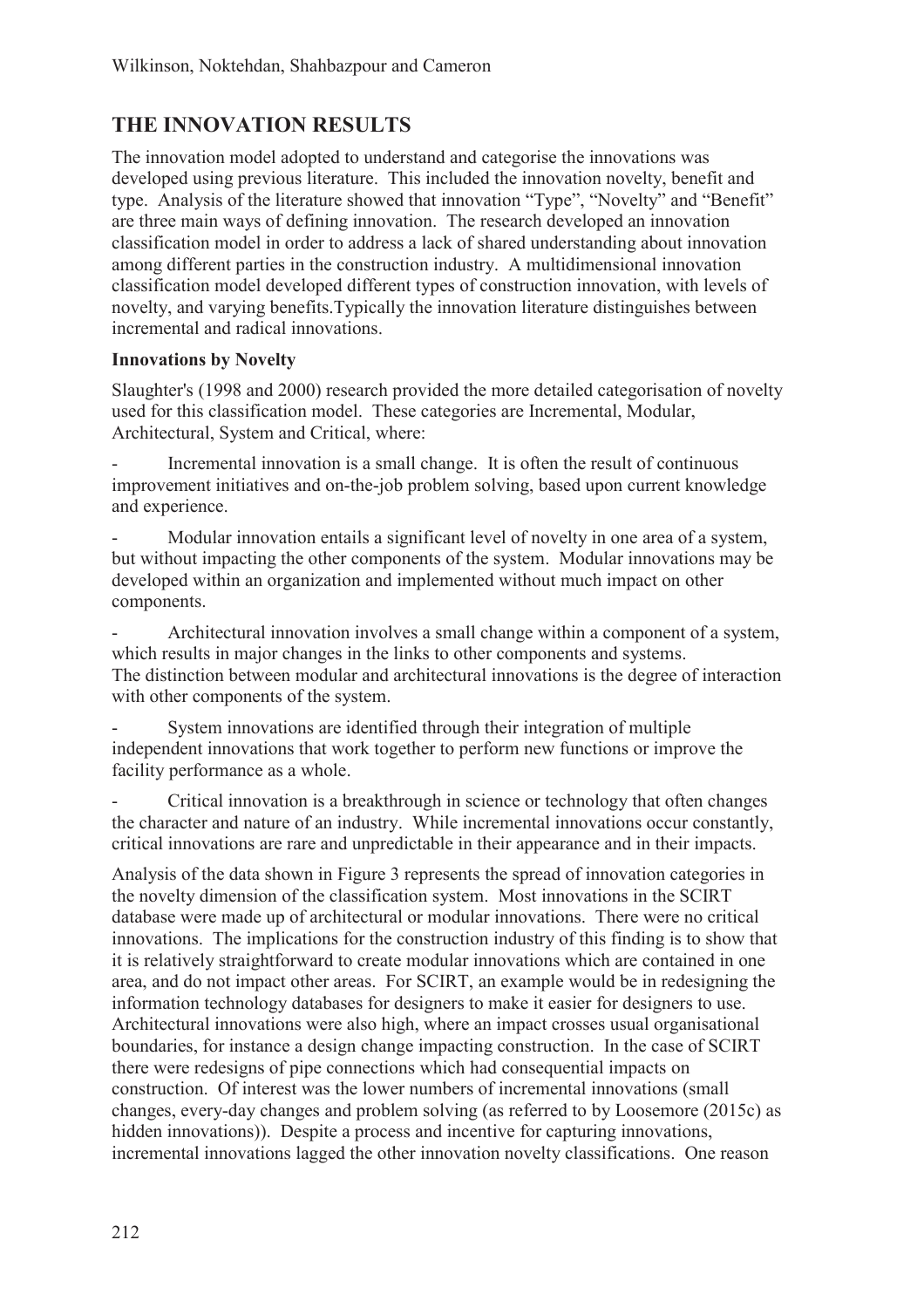for this might be that the companies were focussing on wider innovation generation and were generally able to record more substantial innovations to meet KPI targets.



*Figure 2: Innovation classification based on Novelty* 

#### **Innovations by Type**

The definitions of the different aspects of type of innovation were developed from the literature (Zhang *et al*. 2003), whereby, the following were chosen as definitions:

*Tool:* The Tool Innovation involves the development or implementation of novel construction machinery, equipment or tool into the construction project.

*Function:* The Functional innovation refers to new tasks developed or introduced in the construction project or associated management processes.

*Product* Innovation involves all new construction materials and products developed in the project or introduced to the project and used within the construction process.

*Design* Innovation is related to new and innovative plans, designs, sketches or concepts for the building or infrastructure being developed in the project.

*Technology* (Design + Product): The new technology refers to the new design that is coupled with a new material or product.

*Method* (Tool + Function): The Method innovation is the combination of the Tool and Function innovation that involve both a new tool or equipment and new tasks that are usually related to the new tool.

Figure 3 represents the spread of innovation categories in the "Type" dimension of the classification system. Most innovations in the SCIRT database were made up of tools or functions in terms of innovation type. What is clear is that SCIRT created opportunities to produce new tools, equipment and machinery to deal with the earthquake damaged infrastructure. Many of these innovations stemmed from the need to rebuild in liquefied areas, necessitating new ways of constructing, and using different trenching and tunnelling techniques.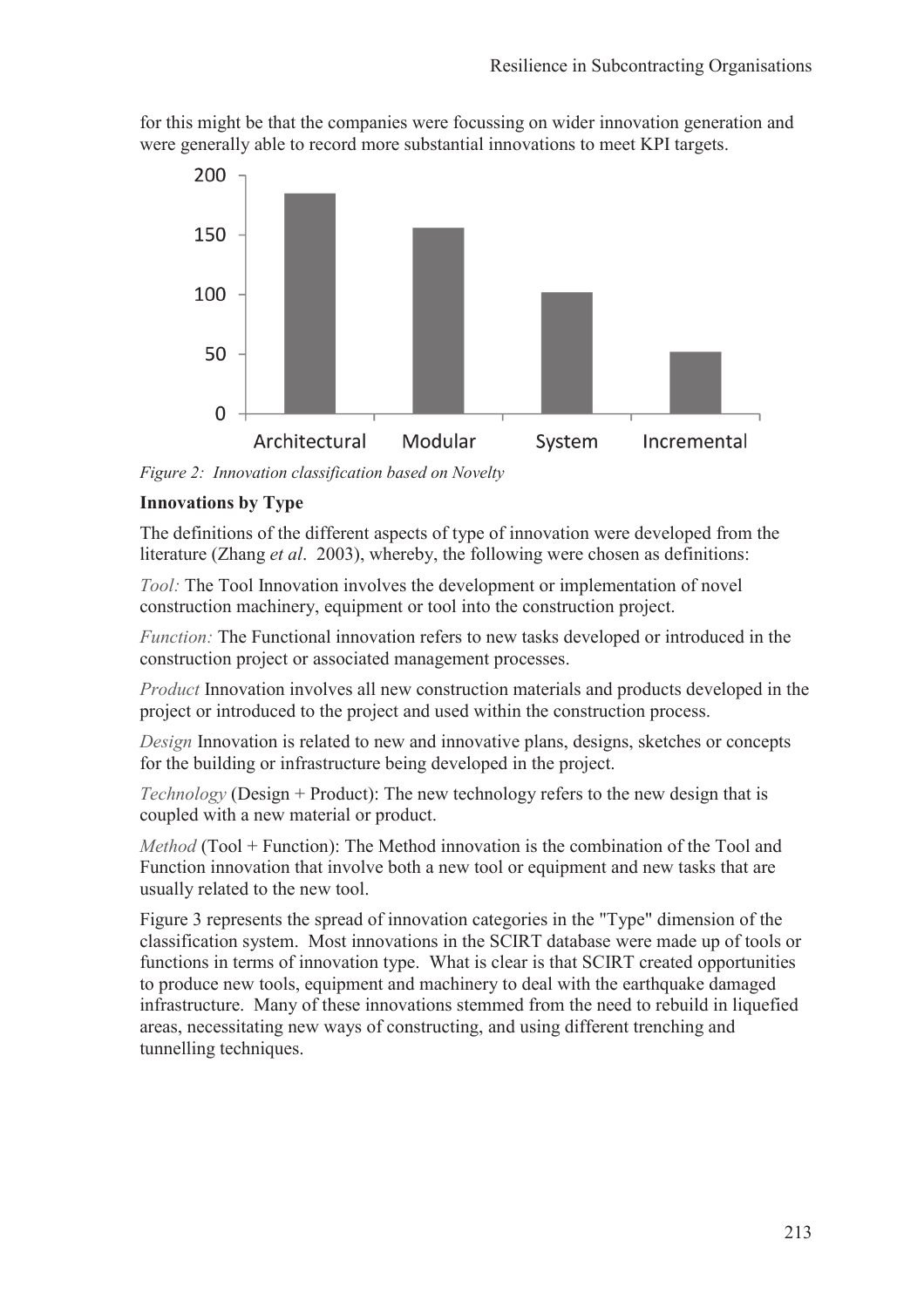

*Figure 3: Innovation classification based on Type* 

Figures 4 and 5 demonstrate the changing trends of innovation through the lifecycle of the projects where Phase 1 "Starting the project": Project definition, Project allocation and Concept design and Phase 2 "Organising and preparing": detail design, TOC, Construction allocation and Phase 3 "Carrying out the work": Construction and Handover.

The data shows (Figure 4) that innovation types of tools and functions had a similar trend with significant increase in the construction phase of the project (phase 3). Product, design and method innovations showed a marked increase from the start of the project to the organizing and planning phase of the project, with a decline in the construction phase of the project. The technology type of innovations showed a descending trend as project moved to the planning and construction phases.

From a novelty perspective (Figure 5), the results show two types of trends. The more novel types of innovation (System and Architectural) showed a dipping trend, with the number of reported innovations increasing significantly in the organizing and planning phase of the project and dropping off as the project moves in the construction phase. Modular and Incremental innovations had an increasing trend throughout the project lifecycle, with the peak occurring in the construction phase.



*Figure 4: Changing trend of the number of reported innovations categorized by Type* 

# **DISCUSSION**

The research reported in this paper shows the development of a greater understanding of type and novelty of innovations as created by SCIRT. The research strengthens the view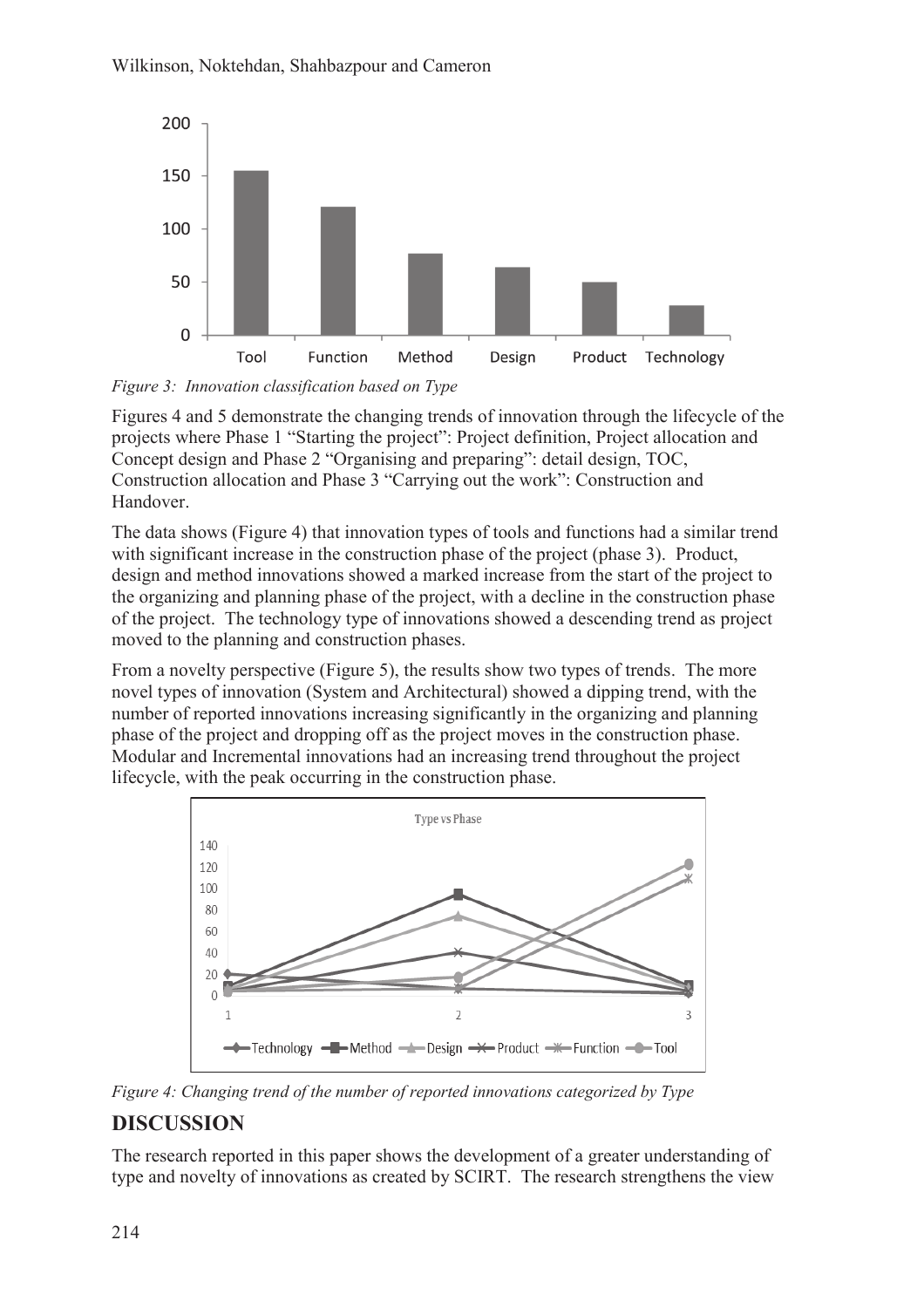that the industry is by nature innovative. Innovations in this case tended to be modular and architectural in nature. There was evidence of innovations found at SCIRT akin to the "hidden innovations" referred to by Loosemore (2015c), these were the incremental innovation classification.



*Figure 5: Changing trend of the number of reported innovations categorized by Novelty* 

The results demonstrably agree with Ozorhon (2013) that developing a culture of innovation at the starting phase of a project increases project innovation creation throughout the project life cycle. The research shows that at the starting phase of the project there is the likelihood of innovations driven by involvement of an influential team of stakeholders, with opportunities to drive innovation creation throughout the whole project life cycle. In the case of SCIRT, attitudes towards risk and uncertainty were favourable, and the encouragement of alternative methods was high. The starting phase provided an enhanced opportunity for development and implementation of systemic technology and method innovations.

Phase two of the project, concerned with organising and preparing details of the construction work. At SCIRT this involved a substantial increase in collaborative activities among the different companies with expertise required for detailed design, planning and tender process preparation, and selection of contractors and allocation of construction work. SCIRT demonstrated that by creating a climate which encourages communication, collaboration and innovation, this can lead to a large increase in innovative behaviour. This supports the view of Seaden *et al*., (2003) who believed that creating innovative business environments increase innovation development. The research in this paper extends this work by showing different phases and innovation types. The development of innovative designs as well as the introduction of novel construction products and methods were found to be the most prevalent types of innovation at phase 2.

Furthermore, in phase 2, the tendency is to focus on more system and architectural levels of novelty, as critical decisions are being made with regards to the details of the construction work. The third phase of the project is characterised by significant increase in the size of the project organisation, increasing costs of change and incremental reduction of risk and uncertainty. This creates an environment where it becomes much more difficult to introduce systemic and large impact change and instead the focus is shifted towards localised problem solving (hidden innovations). However, in the case of SCIRT, where all innovation capture were incentivised through the SCIRT innovation KPI, hidden innovations were revealed, and shows that at phase 3, which is predominantly construction, there is a large shift towards tool and function types of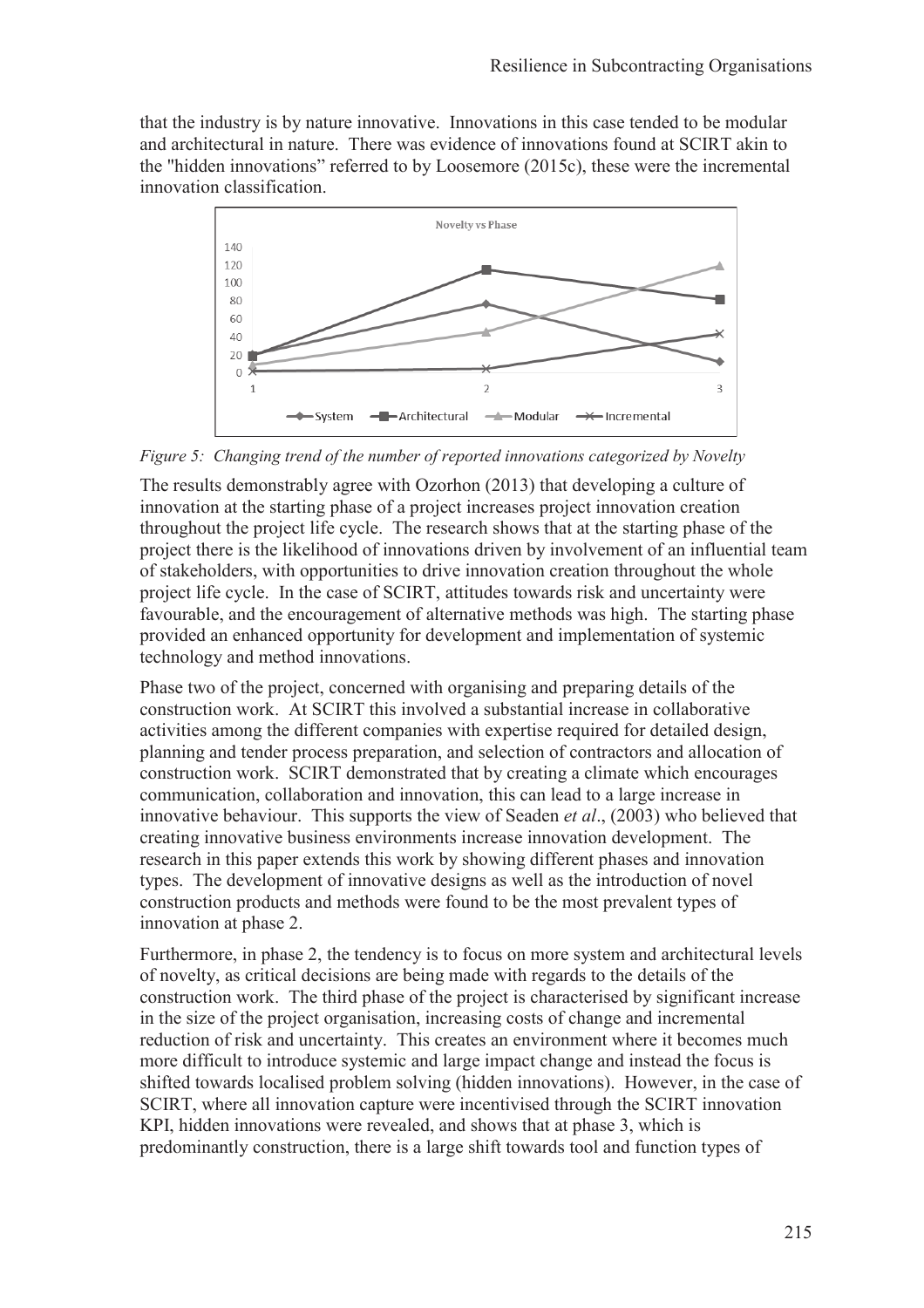innovation. As the emphasis in this phase is on-time and on-budget delivery of the project, the reported innovations had lower levels of novelty.

### **CONCLUSIONS**

This paper has shown how a new and complex organisation (SCIRT), working under difficult circumstances (rebuilding an earthquake affected region), can generate a system of innovation development over the organisations lifespan. The level of innovation potential of infrastructure projects is high, but the mechanisms for encouraging innovations needs to be in place. The innovation development capability of SCIRT was assessed based on novelty and type views of innovation and showed how different innovation types and innovation novelty occur at different project life cycle phases. introduction of a innovation KPI and driving an innovation culture throughout the construction life cycle have been shown, through this research, to reveal the hidden innovations, which are often seen as mere problem solving, but can have transformative impact when viewed as a whole. Although this research was conducted with a dynamic organisation created to provide solutions at a time of crisis, the research shows that it is possible to create the environment where innovation thrives. Specifically, the research recommends incentivising innovation to maximise innovation creation throughout a construction project lifecycle.

### **REFERENCES**

- Barrett, P and Sexton, M (2006) Innovation in small, project-based construction firms. *British Journal of Management,* **17**(4), 331-346.
- Brown, M (1994) *Introduction to Innovation Managing Ideas into Action*. London: Henley Management Center/Price Waterhouse.
- CERA, Canterbury Earthquake Recovery Authority. (2012) *Recovery Strategy for Greater Christchurch.* Christchurch. Retrieved from http://cdn.cera.govt.nz/
- Loosemore, M (2015a) Grassroots innovation in the construction industry. *In*: F Orstavik, A Dainty, C Abbott (Eds.) *Construction Innovation*. Oxon: John Wiley, 65-78.
- Loosemore, M and Richard, J (2015b) Valuing innovation in construction and infrastructure: Getting clients past a lowest price mentality. *Engineering, Construction and Architectural Management*, **22**(1), 38-53.
- Loosemore, M (2015c) Construction innovation: Fifth generation perspective. *Journal of Management in Engineering*, **31**(6), p.04015012.
- Noktehdan, M, Shahbazpour, M and Wilkinson, S (2015) Driving innovative thinking in the New Zealand construction industry. *Buildings*, **5**(2), 297-309.
- Auditor (2013) *Office of the Auditor-General. Effectiveness and efficiency of arrangements to repair pipes and roads in Christchurch*. New Zealand Government
- Ozorhon, B (2013) Analysis of construction innovation process at project level. *Journal of Management in Engineering, ASCE*, **29**(4).
- Reichstein, T, Salter, A J and Gann, D M (2005) Last among equals: A comparison of innovation in construction, services and manufacturing in the UK. *Construction Management and Economics*, **23**(6), 631-644.
- SCIRT (2013) *Rebuilding central city horizontal infrastructure Update from Stronger Christchurch Infrastructure Rebuild Team (SCIRT)*, Greater Christchurch Recovery Update, August 2013(24), 9.